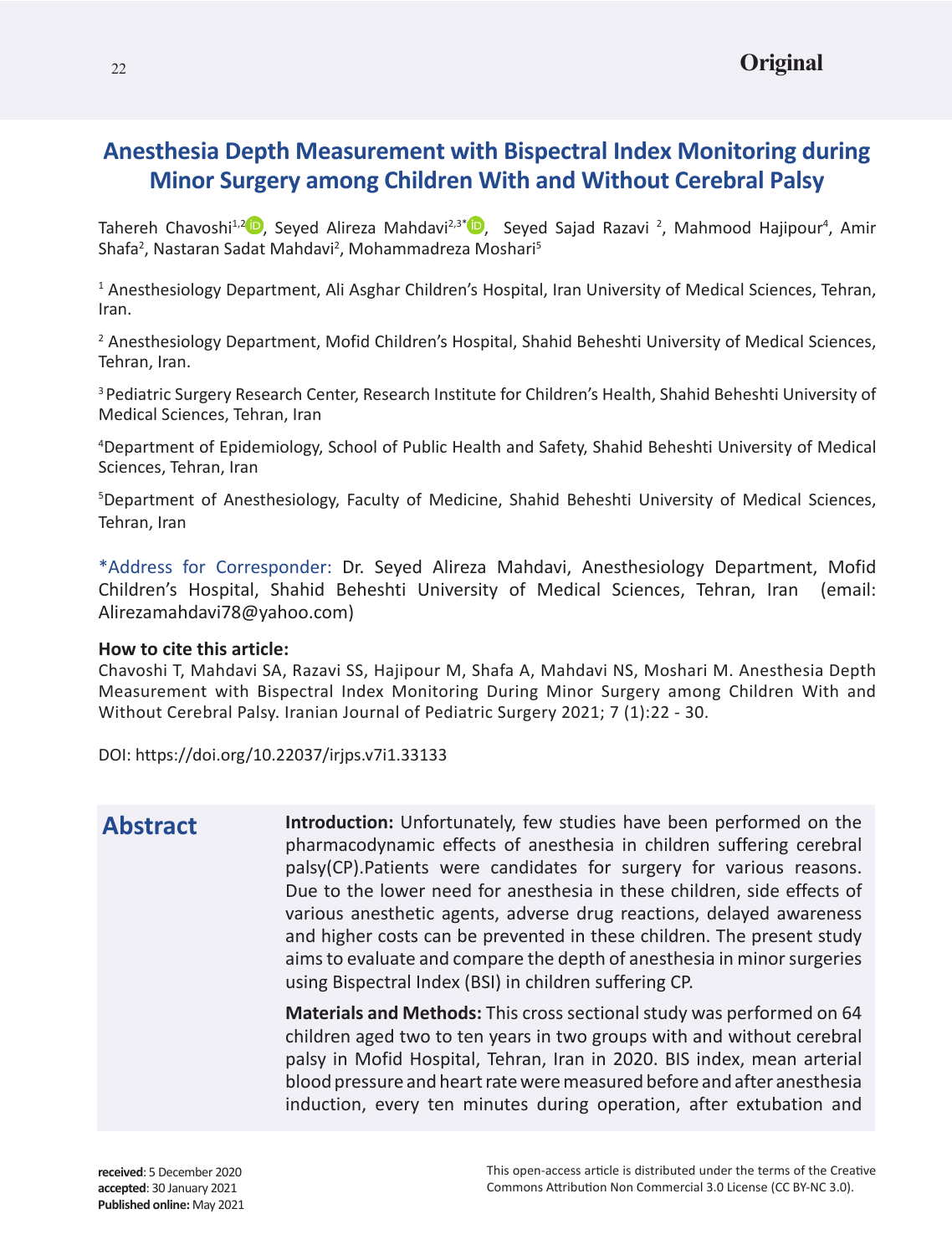when being able to respond to verbal stimulation.

**Results:** This study examined 64 patients equally divided into two study groups "with and without cerebral palsy". The mean BIS level in children suffering CP was lower than children without cerebral palsy. The dosage of isoflurane gas used for anesthesia in CP patients was meaningfully lower than its dosage in children without cerebral palsy.

## **Keywords**

- **•** Anesthesia depth
- **•** Cerebral palsy
- **•** BIS index

**Conclusion:** Monitoring of anesthesia in this study, showed that use of BIS could reduce the use of anesthetic agents and related side effects to provide the appropriate depth of anesthesia.

### **Introduction**

Awareness during surgery is unwanted and can have long-term behavioral and psychological consequences. This condition can lead to posttraumatic stress disorder (PTSD) in the form of behavioral disorders, sleep disorders and unwanted phobias.1 Awareness during anesthesia has been reported to be four to eight times higher in children than in adults.2 Bispectral Index (BIS) is a parameter that calculates the index using EEG processing over the last 15-20 seconds and is updated every second.<sup>3</sup> The range of this index varies from zero "complete suppression of brain activity" to 100 "awareness". In general, a number between 40 and 60 is appropriate for surgical anesthesia, which prevents awareness and avoids the administration of additional doses of drugs.<sup>4</sup> Accordingly, this range of BIS is used for more effective drug use, faster recovery from anesthesia, shorter extubation time, and better recovery after surgery.<sup>5</sup>

The prevalence of cerebral palsy (CP) has been reported in about two cases per 1000 live births in

various studies, and these children have different sensitivity to anesthetic agents compared to healthy ones.<sup>6, 7</sup> Unfortunately, few studies have been conducted on the pharmacodynamic effects of anesthesia in children suffering CP, who are candidates for surgery for a variety of reasons. The most common surgeries in these children include tooth restoration and extraction, gastroesophageal reflux correction, spinal fusion correction and other neurosurgical procedures to control spasticity and orthopedic and soft tissue procedures of the upper and lower limbs.<sup>8</sup> Studies have shown that using the same agents to induce and maintain anesthesia in patients with CP results in greater depth of anesthesia and more delayed awareness.<sup>9</sup> In addition, the use of anticonvulsants in these children reduces the need for anesthetics.10 Due to the lower need for anesthesia in these children, side effects of multiple anesthetic drugs, adverse drug reactions, delayed awareness and higher costs can be prevented in these children.<sup>11</sup>Regarding aforementioned, the present study aims to evaluate and compare the depth of anesthesia in minor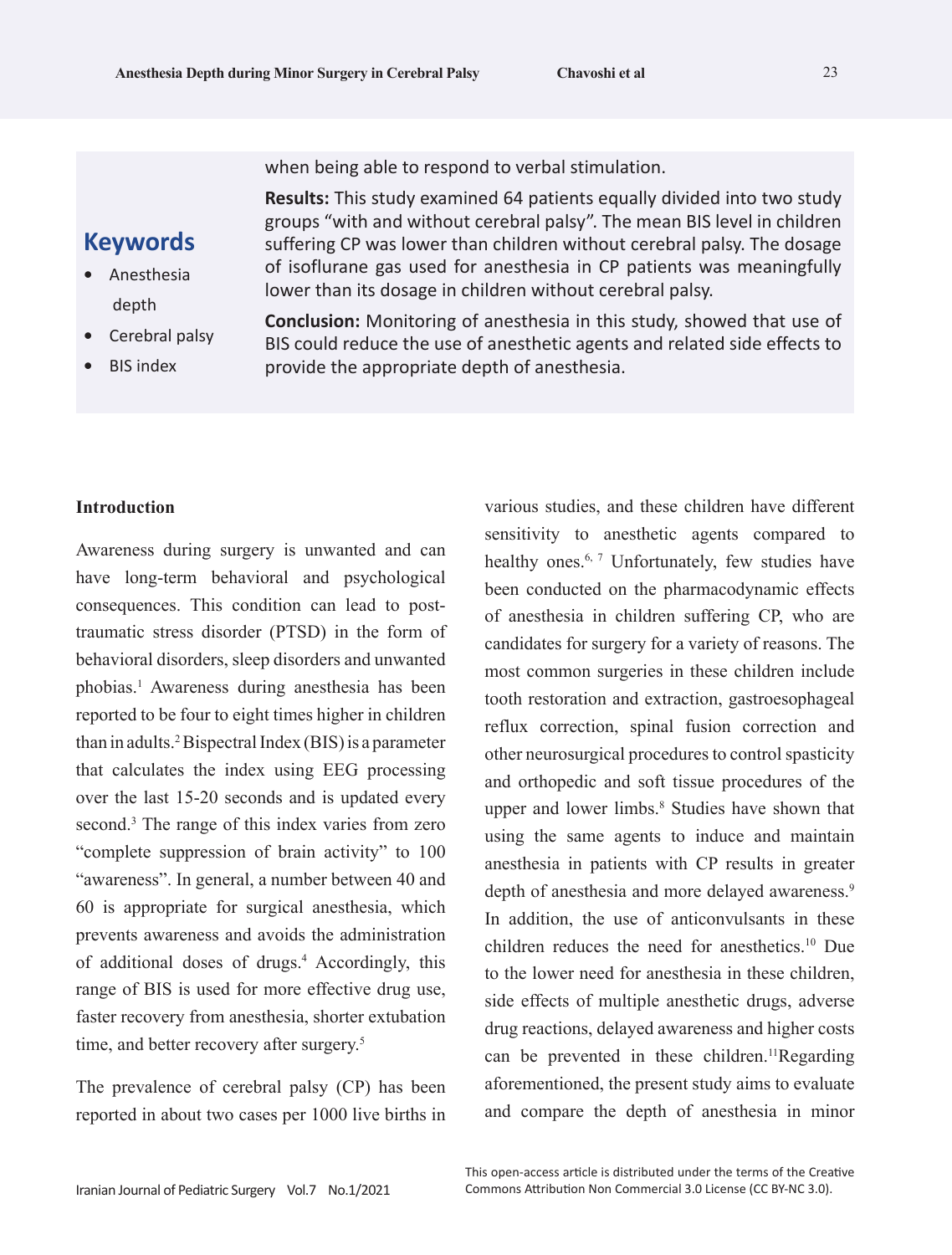surgeries using the BIS index in pediatric patients with and without CP.

## **Materials and Methods**

The present cross sectional study was performed on 64 children admitted in Mofid Hospital, Tehran, Iran in 2020. Patients were 2 to 10 years old .Class I or II of ASA indexare included in the study for minor dental or orthopedic surgeries with duration of less than two hours. Among the participants, those who had syndromes, uncontrolled seizures, renal or hepatic failure, anemia, hemorrhage, intraoperative transfusion and surgery lasting more than two hours were excluded from the study. The research has been approved by the Research Institute of Children Health - Shahid Beheshti University of Medical Sciences (IR.SBMU.RICH. REC.1399.036), and all parents expressed their consent for their children to participate in the study. Finally, 32 patients suffering CP and 32 children without CP were included in the two study groups. Routine monitoring in these patients, such as pulse oximetry, 3-lead electrocardiography, non-invasive arm blood pressure monitoring, capnography and BIS index monitoring were performed for all patients and the baseline data were recorded. BIS index was obtained by monitoring four points on the forehead of children with gelatinous leads (Covidien IIC, VISTA, USA). The device actually split the EEG signals into qualitative numbers between zero (full brain suppression) and 100 (full awareness).

After three minutes of pre-oxygenation, induction was performed with 8% sevoflurane and 8 l/min of oxygen via mask. After lowering the level of awareness, IV Line was established and three minutes after injection of 0.5 mg/kg atracurium and 2 μ/kg fentanyl, intubation was performed with an endotracheal tube suitable for age and weight and patients were connected to ventilator with a pressure control ventilation mode while maintaining 30-35 ETCO2 (End Tidal CO2). Maintenance of anesthesia was performed with approximately 1MAC (Minimum Alveolar Concentration)of isoflurane. During surgery, the BIS number was recorded every 10 minutes, and in the case of a BIS above 60, the MAC of isoflurane increased to 1.5,and if it was not enough, infusion of propofol was started and was documented in the check list. If the BIS number was less than 40, the MAC of isoflurane was reduced and recorded in the checklist. Monitoring subjects included heart rate, MAP, baseline BIS, BIS scale of postinduction and post-intubation, BIS number at the beginning of surgery, then every 10 minutes during surgery, in the end of surgery, after extubation, and when being able to respond to verbal stimulation. The control group used in this study were patients without CP who were selected by simple random sampling.

#### **Statistical analysis**

After collection, data were entered into SPSS. Frequency and percentage were used to explain qualitative variables, while mean and standard deviation were used to describe indices of quantity. T-test, ANOVA and Chi Square tests were used to assess the relationship. Then, regression modeling was used to control confounding variables. All P-values below 0.05 were considered of significance.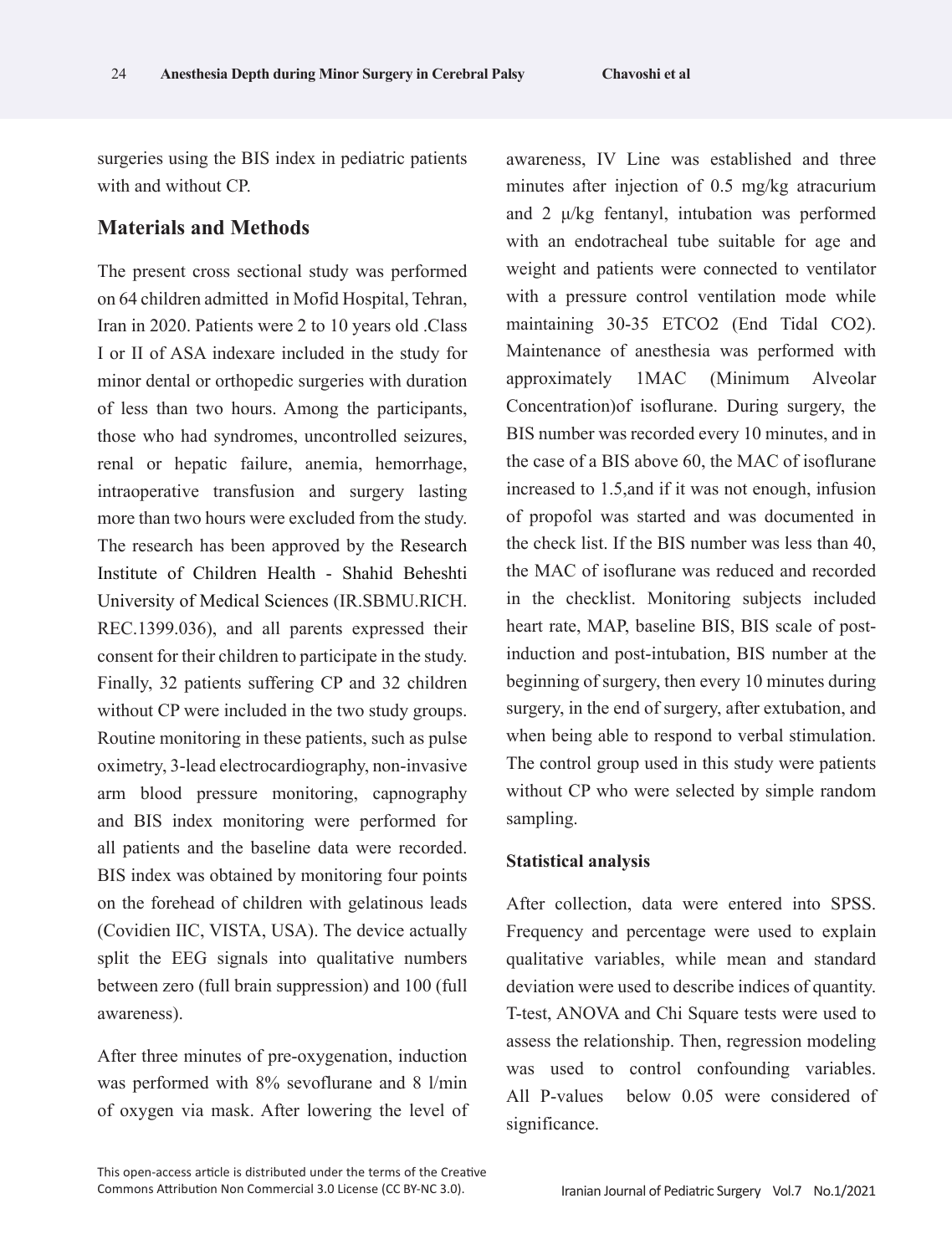### **Results**

Sixty four patients (36 boys) are equally divided into two study groups, including those suffering CP and those without it. Three patients in without CP group were excluded because they needed propofol infusion in order to maintain appropriate depth of anesthesia. The mean age and weight of study participants were  $4.771.86 \pm$  years and  $16.703.71 \pm$ kg. The most commonly-observed underlying disease among the participants in the study is

ADHD (Attention deficit hyperactivity disorders), and others suffered arthrogryposis, autism and seizures, respectively. The mean duration of surgery in the participants was76.6418.98± minutes. In this study, the age of children with CP is significantly higher than the age of non-CP children  $(5.661.66\pm)$ vs.  $3.881.62 \pm \text{years}$ ; P < 0.001). The mean weight of children in the CP group was significantly lower than children without CP  $(14.972.34 \pm \text{vs. } 16.84)$  $3.98 \pm \text{kg}$ ; P = 0.02) Table 1.

**Table 1:** comparing demographic variables between two study groups

| <b>GroupsVariables</b> | <b>CP</b> group  | Non-CP group     | <b>P-value</b> |
|------------------------|------------------|------------------|----------------|
| Age (years)            | $5.66 \pm 1.66$  | $3.88 \pm 1.62$  | ${}< 0.001$    |
| <b>Gender</b> (male)   |                  |                  | 0.99           |
| <b>Weight</b> (kg)     | $14.97 \pm 2.34$ | $16.84 \pm 3.98$ | 0.02           |

In this study, the mean duration of surgery was not significantly different between the two groups of children (76.72 19.16 $\pm$  minutes vs. 76.56 19.11 $\pm$ minutes;  $P = 0.97$ ). Furthermore, there was a significant relationship between the type of surgery performed between the two groups of children (P  $= 0.012$ ). Minor orthopedic operations were more common in CP group and the dental surgeries were common in both groups. The mean heart rate and mean arterial pressure among children undergoing

surgery were similar between two groups.

As presented in **Figure 1**, although all of BIS scores within the operation time were in safe range (40- 60),mean of BIS scores at the baseline (95.94±2.31 vs. 99.13±0.83; P<0.001) and awareness time  $(90.30\pm3.33 \text{ vs. } 93.03\pm5.71; \text{ P=0.03})$  in the CP group were significantly lower than patients without CP.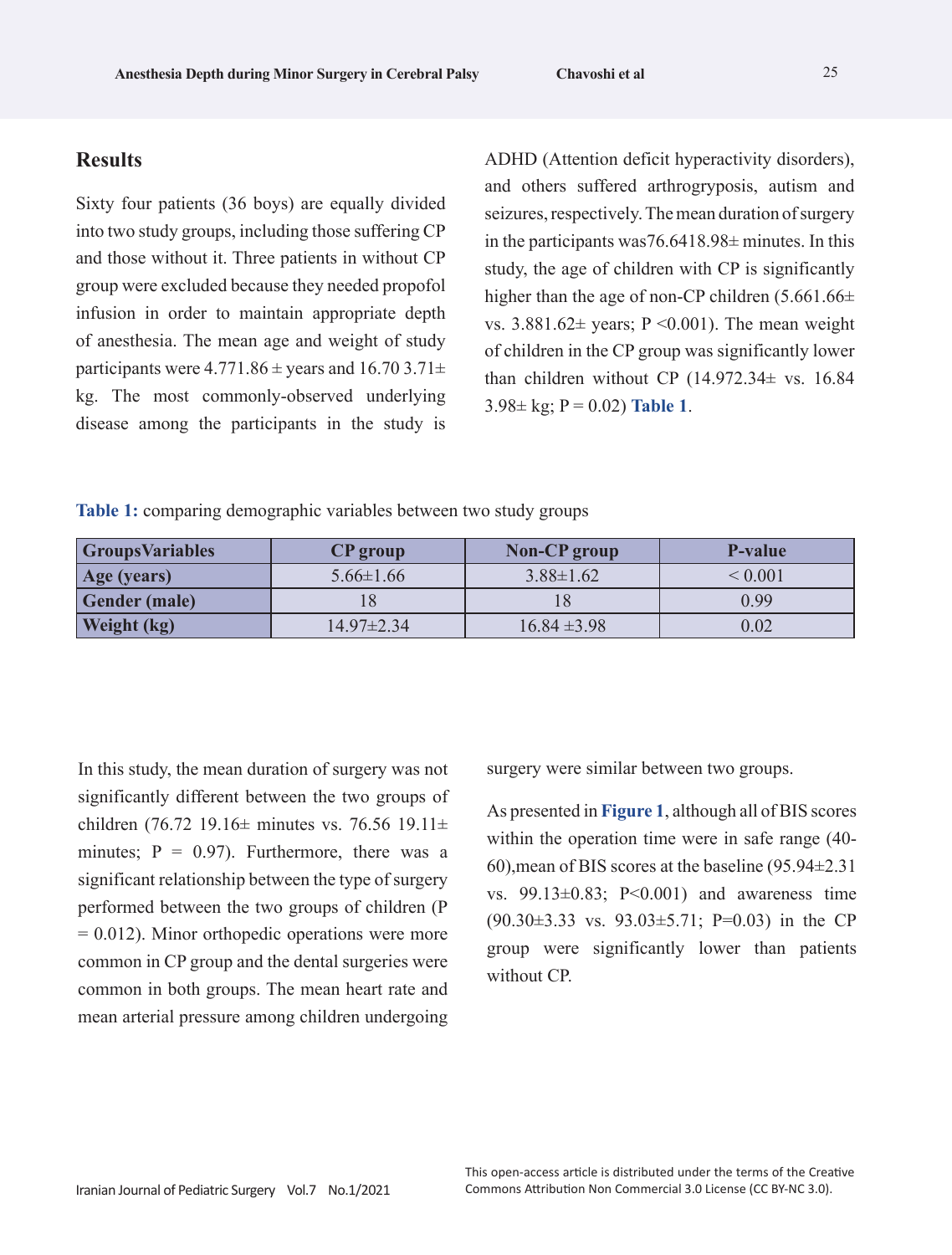

of two study groups.

In this study, although the mean BIS score in CP patients with history of seizure and treatment with anticonvulsant drugs was lower than other patients suffering CP, this difference was not meaningful. In this study, the rate of isoflurane gas used in anesthesia of CP group was significantly lower than the rate of isoflurane used in patientswithout CP, as was presented in **Figure 2**. On the other hand we used less Isoflurane gas for patients suffering CP **Table 2**. Also in this study, the intake of isoflurane gas in patients under three years of age was higher than its intake in children older than three years old, but this difference was not significant.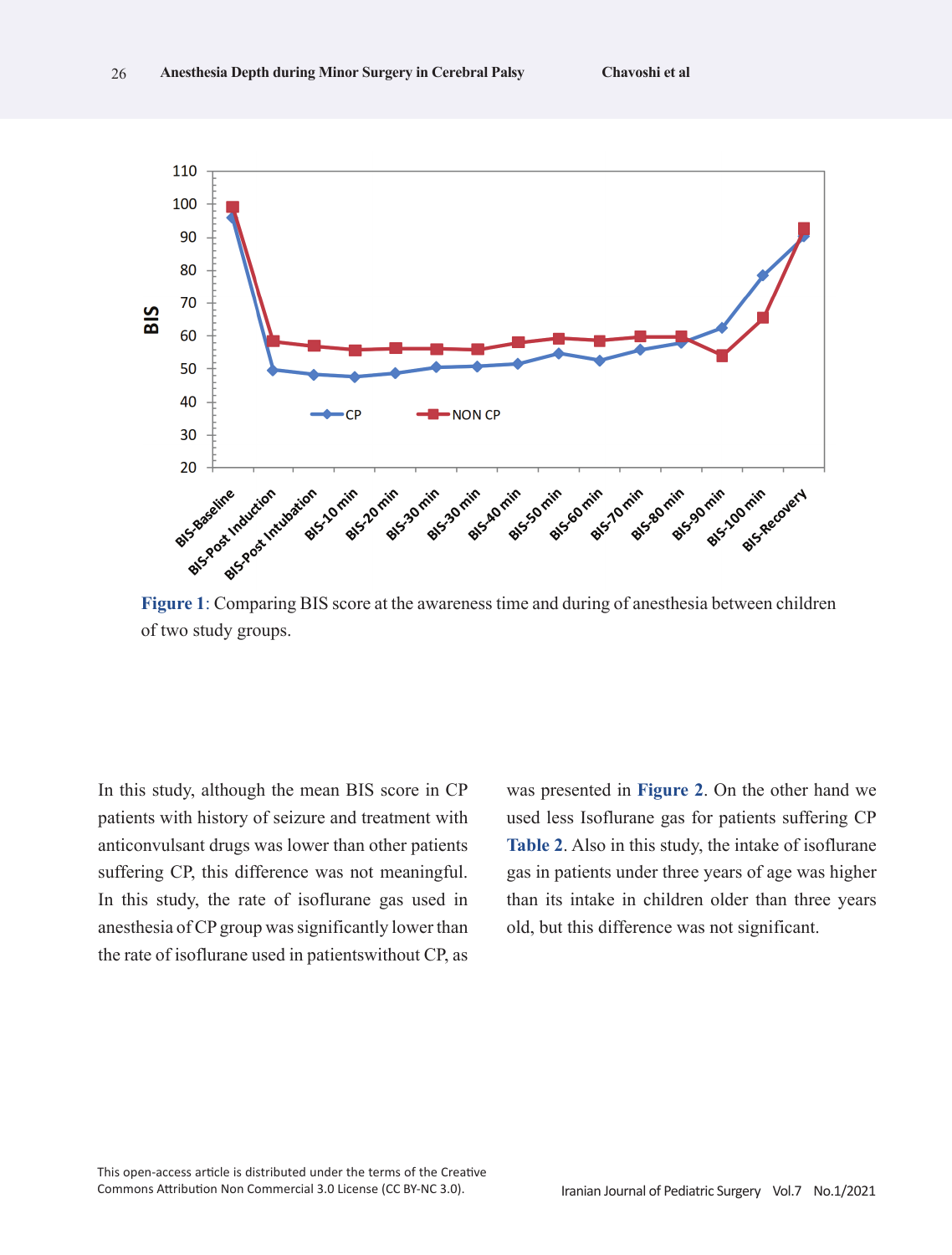| <b>Study variable</b> | <b>CP</b> patients | <b>Non-CP</b> patients | P-value |
|-----------------------|--------------------|------------------------|---------|
| <b>ISO1</b>           | $0.93 \pm 0.13$    | $1.15 \pm 0.11$        | < 0.001 |
| <b>ISO2</b>           | $0.93 \pm 0.17$    | $1.30 \pm 1.87$        | < 0.001 |
| <b>ISO3</b>           | $0.93 \pm 0.21$    | $1.28 \pm 0.18$        | < 0.001 |
| <b>ISO4</b>           | $0.95 \pm 0.20$    | $1.22 \pm 0.18$        | < 0.001 |
| <b>ISO5</b>           | $0.90 \pm 0.19$    | $1.20 \pm 0.21$        | < 0.001 |
| <b>ISO6</b>           | $0.93 \pm 0.16$    | $1.17\pm0.19$          | < 0.001 |
| ISO <sub>7</sub>      | $0.86 \pm 0.19$    | $1.09 \pm 0.25$        | < 0.001 |
| <b>ISO8</b>           | $0.77 \pm 0.20$    | $1.05 \pm 0.39$        | 0.004   |
| <b>ISO9</b>           | $0.76 \pm 0.19$    | $1.03 \pm 0.35$        | 0.02    |
| <b>ISO10</b>          | $0.71 \pm 0.23$    | $1.04 \pm 0.33$        | 0.02    |
| <b>ISO11</b>          | $0.6 \pm 0.18$     | $1.06 \pm 0.38$        | 0.03    |
| <b>ISO12</b>          | $0.40 \pm 0.01$    | $1.45 \pm 0.07$        | 0.002   |

**Table 2**: frequency distribution of Isoflurane gas consumption among study participants in different measurement time



**Figure 2**: Comparing Isoflurane gas used during anesthesia between children of two study groups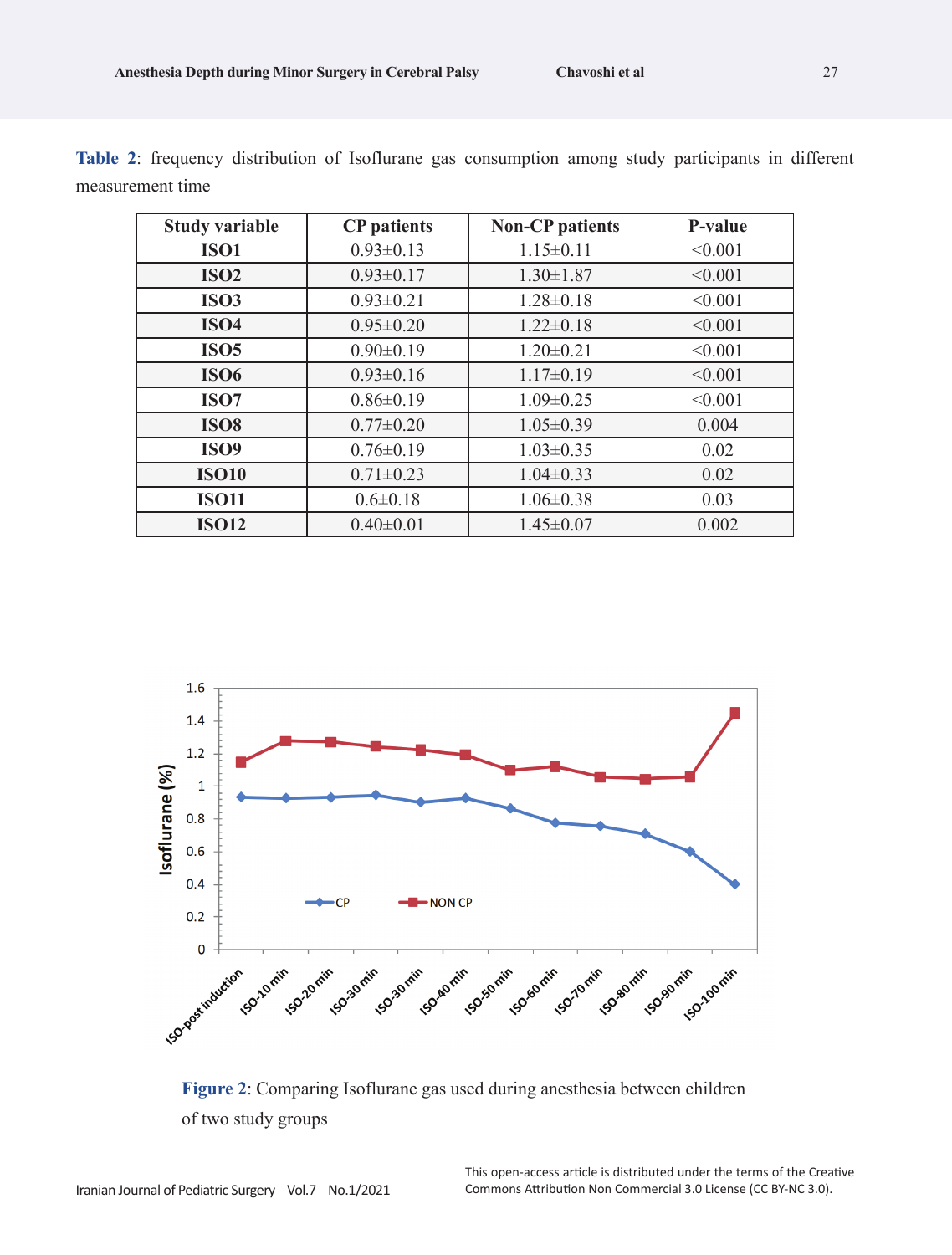## **Discussion**

The present research has been performed to evaluate the strength of the BIS index in assessing the depth of anesthesia in patients suffering CP and compare it with other children. The mean weight and duration of surgery in patients with and without CP were not significantly different. In this study, BIS index was used to monitor the depth of anesthesia in patients undergoing surgery. Similar studies have used the BIS index to estimate the anesthesia depth in surgeries, especially in children. In their study in 2018, Silva et al, reported that in induction of anesthesia for children with various types of mental disabilities such as Lennox Gastant, west syndrome, CP and seizures, BIS provided researchers with more relevant data on the anesthesia depth compared to the other two indices of anesthesia depth monitoring including SEP 95 and TP.<sup>4</sup>

The mean BIS level among patients with CP was significantly lower than children without it. This result was observed in various other studies. For example, Kim et al., in their study in 2019 showed that the BIS number in the group of children suffering CP was lower than the BIS number in normal children.6 Another study by Saricaoglu et al., compared the monitoring power of the BIS in controlling anesthesia and the content of propofol needed to reach the anesthesia depth in children with cerebral palsy and normal children undergoing orthopedic operations. The study also found that patients suffering CP needed less propofol than children without CP to reach a BIS level. The induction dose of propofol was also significantly lower in patients suffering CP. In this

study, no significant difference was observed in the required dosage between patients undergoing anticonvulsant treatment and other children with  $CP<sup>8</sup>$ 

In the present study, the dosage of isoflurane gas used in anesthesia of patients suffering CP was meaningfully lower than the dosage of isoflurane gas used in children without CP. Another study was performed in 2015 on children with developmental delay and the BIS index was used to control the anesthesia depth in this study. Patients were grouped in two and in the first group, anesthesia was maintained with 1 to 2 MAC of sevoflurane with oxygen and in the second group, the content of sevoflurane was adjusted using BIS. The outcome of this research demonstrated that the recovery time of spontaneous ventilation and the time of extubation and ICU admission time were significantly lower in the second group.<sup>5</sup> In other words, the results observed in this study, like our study, proved that the use of BIS to estimate the depth of anesthesia, can regulate the souflurane content in patients under anesthesia.

In this study, the consumption of isoflurane gas in children under three years of age was more than that of children over three years and the difference was significant. In a study in 2015 on patients with neurological disorders including CP, autism, mental retardation with and without seizures, who undergone general anesthesia for dental surgery, researchers found that the use of an anticonvulsant agent to control seizures resulted in significant reduction of the amount of propofol required for infusion compared to circumstances, in which it was not used.<sup>11</sup>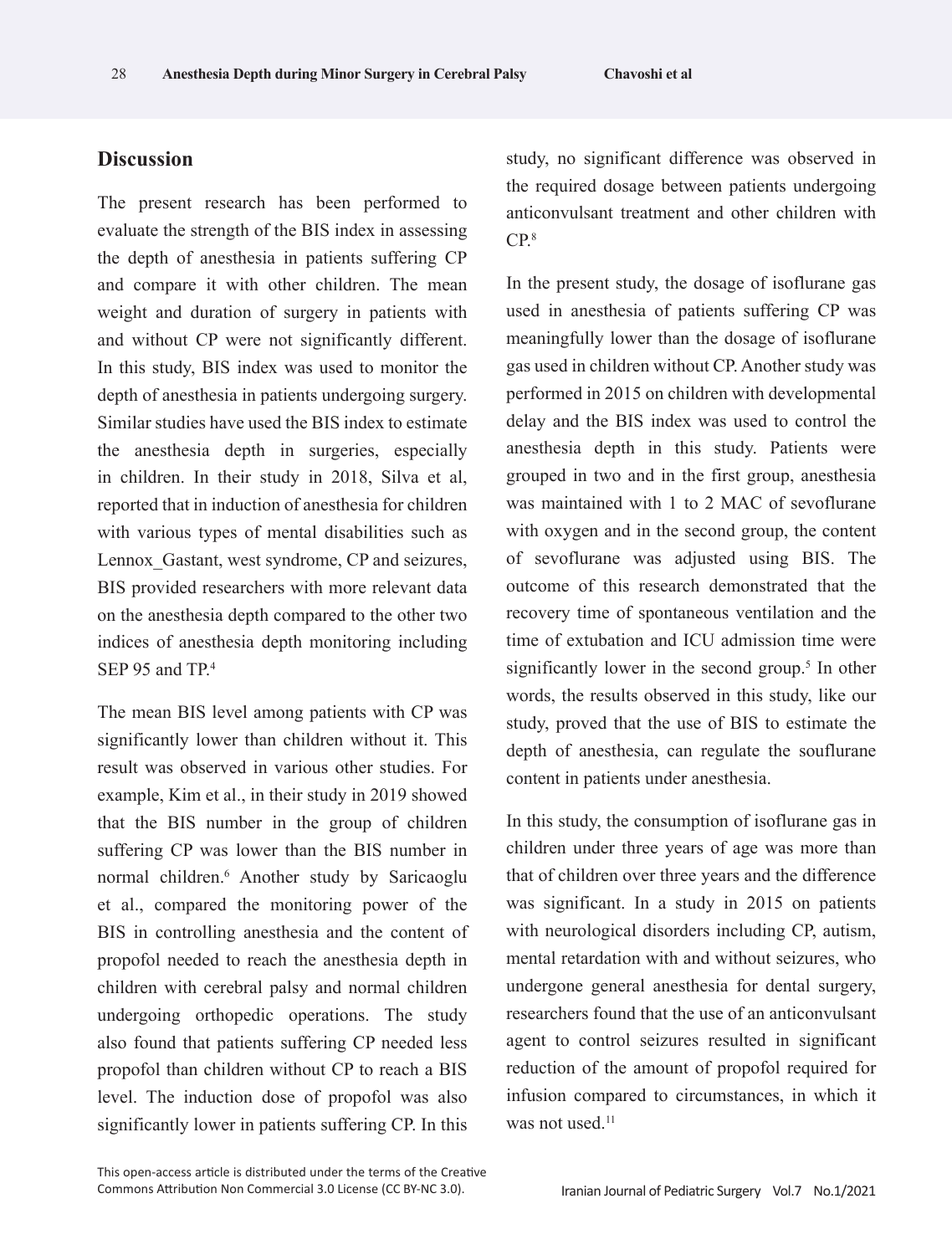#### **Conclusion**

The outcomes of our study demonstrated that the use of BIS index in monitoring patients suffering CP can reduce the amount of anesthetic agents necessary to provide the appropriate depth of anesthesia for surgery. Therefore, utilizing the BIS index to control the depth of anesthesia not only to manage the anesthesia more efficiently but also to reduce the side effects of anesthetic agents in patients suffering CP is recommended.

**Ethical Consideration**

This study was approved by Research Institute

**References**

- 1. Ponnudurai RN, Clarke-Moore A, Ekulide I, et al: A prospective study of bispectral index scoring in mentally retarded patients receiving general anesthesia. J Clin Anesth 2010;22(6):432-6.
- 2. Dias R, Dave N, Agrawal B, et al: Correlation between bispectral index, end-tidal anaesthetic gas concentration and difference in inspired–end-tidal oxygen concentration as measures of anaesthetic depth in paediatric patients posted for short surgical procedures. Indian journal of anaesthesia 2019;63(4):277.
- 3. Kumar TB, Puri GD: Bispectral index as a possible early marker of cerebral hypoperfusion. Anesthesia, Essays and Researches 2013;7(3):405.
- 4. Silva A, Amorim P, Felix L, et al: Analysis of electroencephalogram-derived indexes for anesthetic depth monitoring in pediatric patients with intellectual disability undergoing dental surgery. Journal of dental anesthesia and pain medicine 2018;18(4):235-44.
- 5. Sargin M, Uluer MS, Ozmen S: The effects of bispectral index monitoring on hemodynamics and recovery profile in developmentally delayed pediatric patients undergoing dental surgery. Pediatric Anesthesia 2015;25(9):950-5.
- 6. Onal P, Oztas N, Kip G: Comparison of bispectral index values and depth of sedation during deep sedation using sevoflurane anesthesia in healthy children versus children with cerebral palsy. Nigerian journal of clinical practice 2019;22(6):801.

of Children Health - Shahid Beheshti University of Medical Sciences with code number IR.SBMU. RICH.REC.1399.036

#### **Acknowledgements**

Not applicable

#### **Funding/Support**

Not applicable

### **Conflict of interests**

There is no conflict of interest.